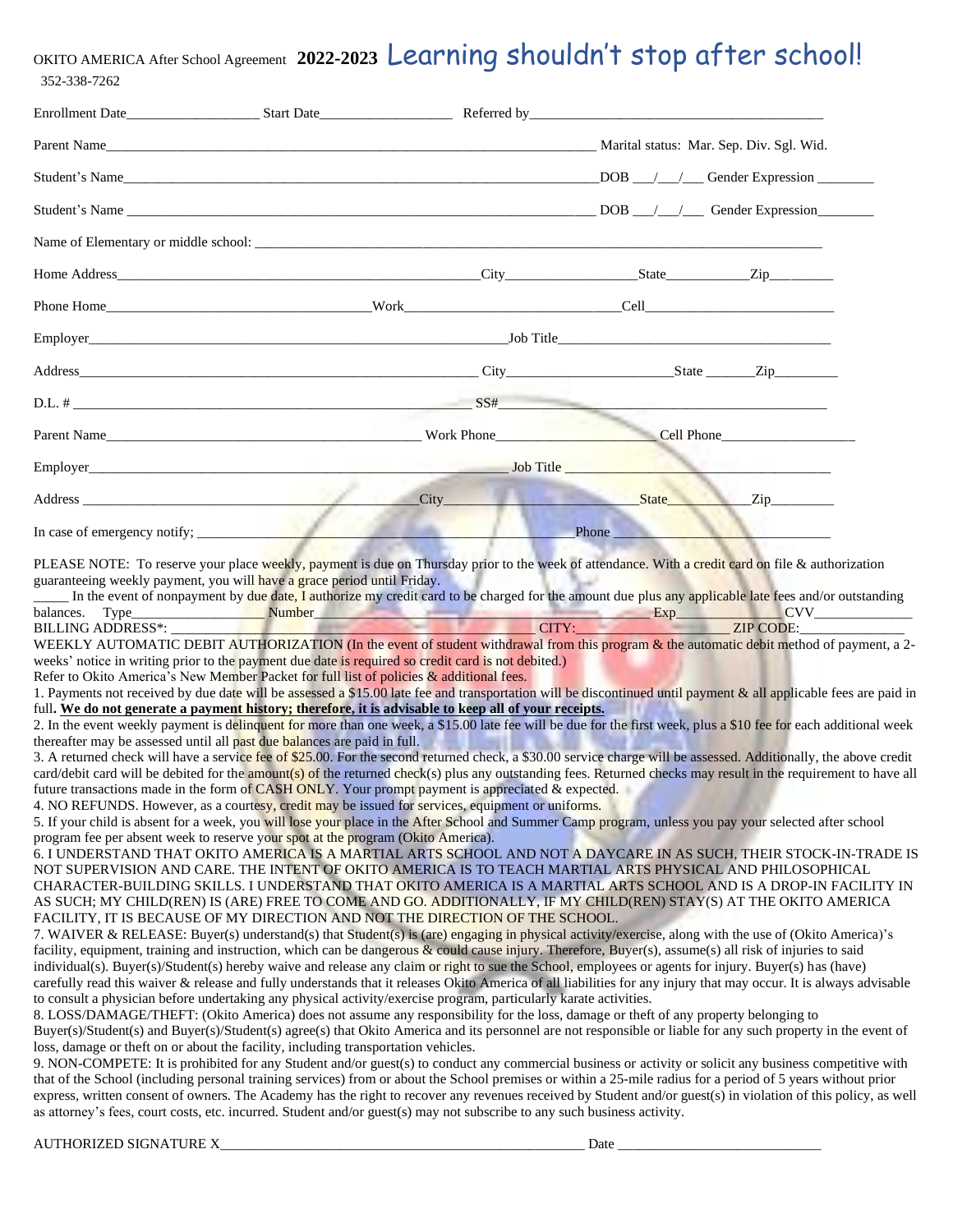## OKITO AMERICA MEMBER CHECKLIST

<sup>I</sup>, \_\_\_\_\_\_\_\_\_\_\_\_\_\_\_\_\_\_\_\_\_\_\_\_\_\_\_\_\_\_\_\_\_\_\_\_\_\_\_\_\_\_\_, acknowledge the following listed and I understand it is my responsibility to read and be governed by the following (OKITO AMERICA) policies & procedures.

#### (**Initial each)**

\_\_\_\_\_ Parent Responsibility Checklist authorizing after school pick-up.

\_\_\_\_\_ Mandatory Members Expectations

• Waiting periods every two months average & testing fees involved in each graduation through Black Belt (Instructors are to decide whether the student is graduating or not)

WHITE TO YELLOW: \$60 GREEN TO RED: \$70 BLACK BELT: \$100

• When a student reaches Yellow Belt, protective gear is required.

\_\_\_\_\_ **One-time** registration fee of \$99.99 per student. **(New students only)**

\_\_\_\_\_ Annual Fee of \$55 per student. (Required with each enrollment)

\_\_\_\_\_ Agree to activities pictures/photo sharing in any website/social media/magazine/ or any other.

\_\_\_\_\_ **Two weeks' notice before withdrawing the student from the program in writing**.

\_\_\_\_\_ **NO REFUNDS** 

Thank you in advance, your prompt payments are appreciated and expected.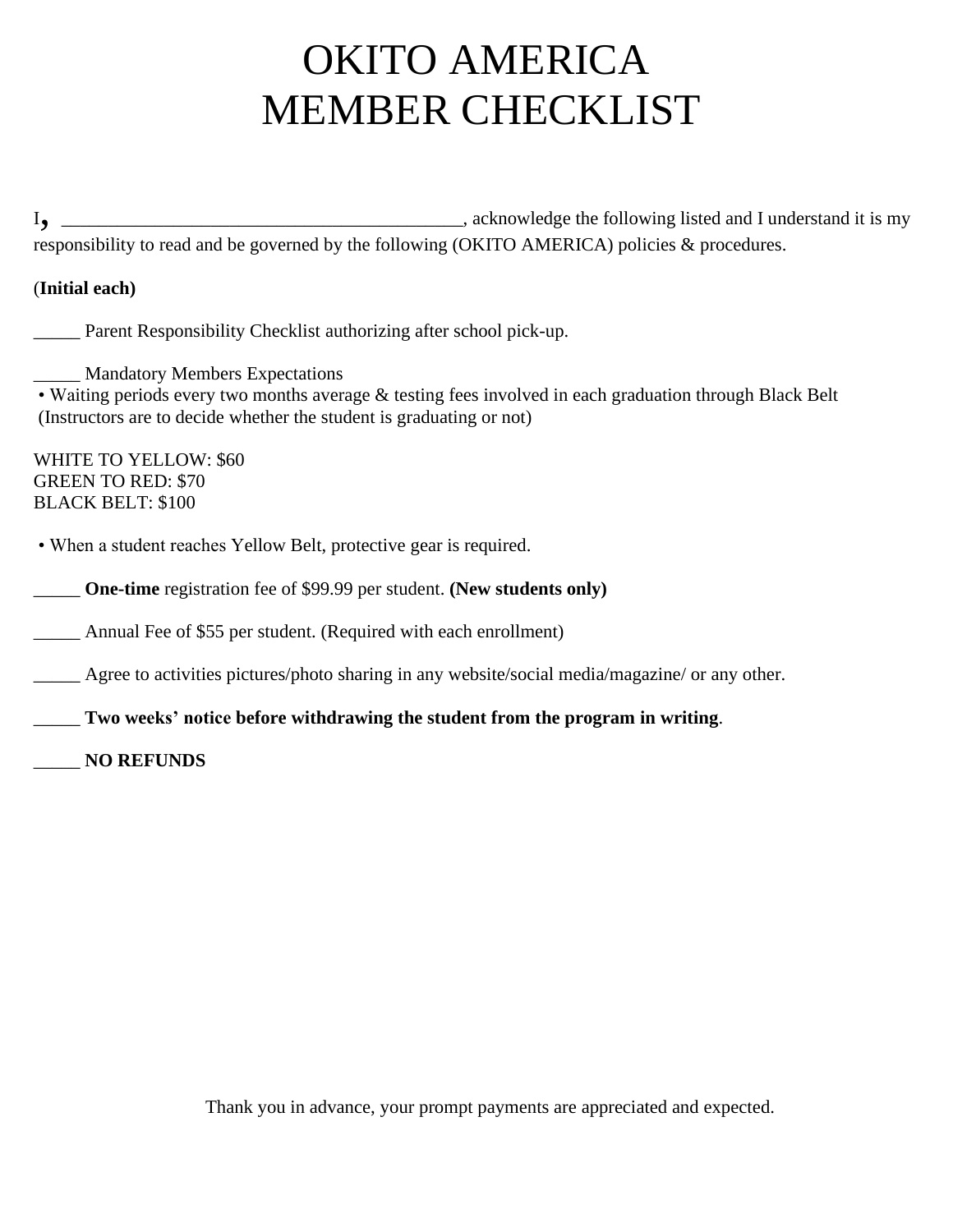### **OKITO AMERICA PARENT RESPONSIBILITY CHECKLIST**

I, authorize my child/children to be picked up by (OKITO AMERICA)'s designated bus. I understand the following is my responsibility:

(Initial each)

\_\_\_\_\_ Notify your child's/children's school teacher(s)

Name of teacher(s) Grade(s) Grade(s)

\_\_\_\_\_ Notify the school office, confirming that your child/children will be in the line for (OKITO AMERICA) busriders.

\_\_\_\_\_\_\_\_\_\_\_\_\_\_\_\_\_\_\_\_\_\_\_\_\_\_\_\_\_\_\_\_\_\_\_\_\_\_\_\_\_\_\_\_\_\_\_\_\_\_\_\_\_\_\_\_\_\_\_\_\_\_\_\_\_\_\_\_\_\_\_\_\_\_\_\_\_\_\_\_\_\_\_\_\_\_\_\_\_\_\_\_\_\_ \_\_\_\_\_\_\_\_\_\_\_\_\_\_\_\_\_\_\_\_\_\_\_\_\_\_\_\_\_\_\_\_\_\_\_\_\_\_\_\_\_\_\_\_\_\_\_\_\_\_\_\_\_\_\_\_\_\_\_\_\_\_\_\_\_\_\_\_\_\_\_\_\_\_\_\_\_\_\_\_\_\_\_\_\_\_\_\_\_\_\_\_\_

Call (OKITO AMERICA) BY NOON if your child/children will not be picked up on a particular day. PLEASE NOTE: **Failure to notify (OKITO AMERICA) will result in a \$5.00 no-call or late-calling fee** due upon next pick-up. NO EXCEPTIONS! (Call, email, or **ProCare connect text)**

Provide your email address for ProCare Connect purpose

Additional Email **Email** 

It is the sole responsibility of the teacher and/or school to make sure that your child boards the (OKITO AMERICA) bus ON TIME  $&$  is not held back for any reason.

\_\_\_\_\_ (OKITO AMERICA)'s responsibility begins when student boards the (OKITO AMERICA)-designated bus.

\_\_\_\_\_ By pick up time, please check that your child has everything once he/she leaves Okito America.

\_\_\_\_\_ Label everything (Uniform, backpack, lunchbox)

\_\_\_\_\_ Make sure your child brings the uniform every Monday for class and take it home by Thursday to be cleaned. The Martial Arts uniform is a required attire.

If the student does not follow the instructions stablished by Okito America, he/she will not be able to continue in the After-School program.

\_\_\_\_\_ Parents need to assure the pickup of the student if he/she is having behavioral issues or if the student is sick.

#### **WE ARE NOT RESPONSIBLE FOR LOST OR STOLEN ITEMS**

Signature of Parent or Legal Guardian Date

\_\_\_\_\_\_\_\_\_\_\_\_\_\_\_\_\_\_\_\_\_\_\_\_\_\_\_\_\_\_\_\_\_\_\_\_ \_\_\_\_\_\_\_\_\_\_\_\_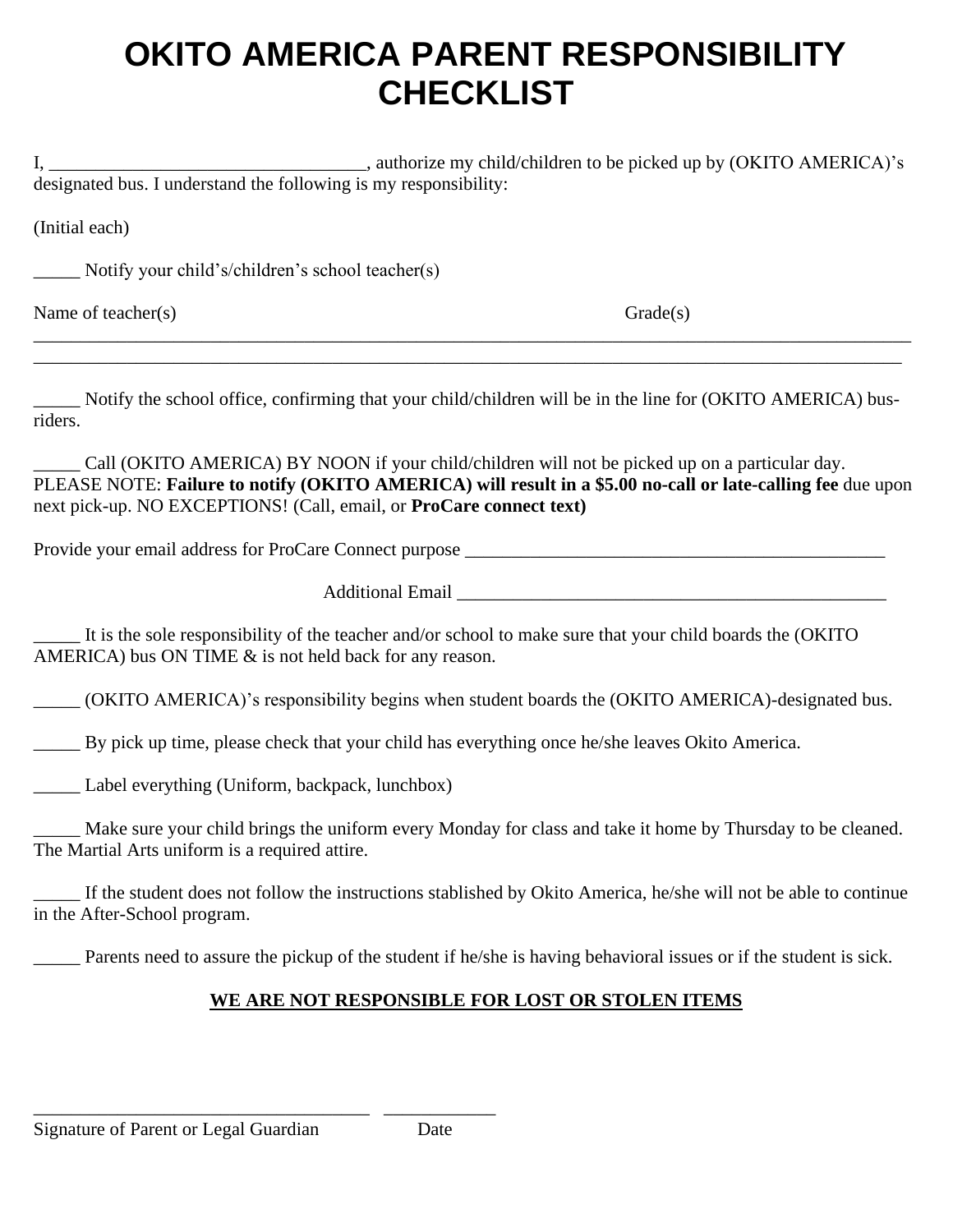# OKITO AMERICA PRODUCT CHECKLIST

#### **We provide:**

Free Uniform. (New students only)

Free transportation from school to our facility.

Secure Sign In-Out program (PRO CARE CONNECT parent app access)

CPR Certified Staff

24 hours surveillance cameras

Martial Arts classes

Arts & Crafts

Science classes

Sports

Homework assistance (Not one on one tutoring)

Spanish classes

Nutrition learning activities

Progress reports

Monthly newsletter with details on the skill we will be teaching during that period are available at the front desk.

Monthly pictures and calendar updates through ProCare Connect app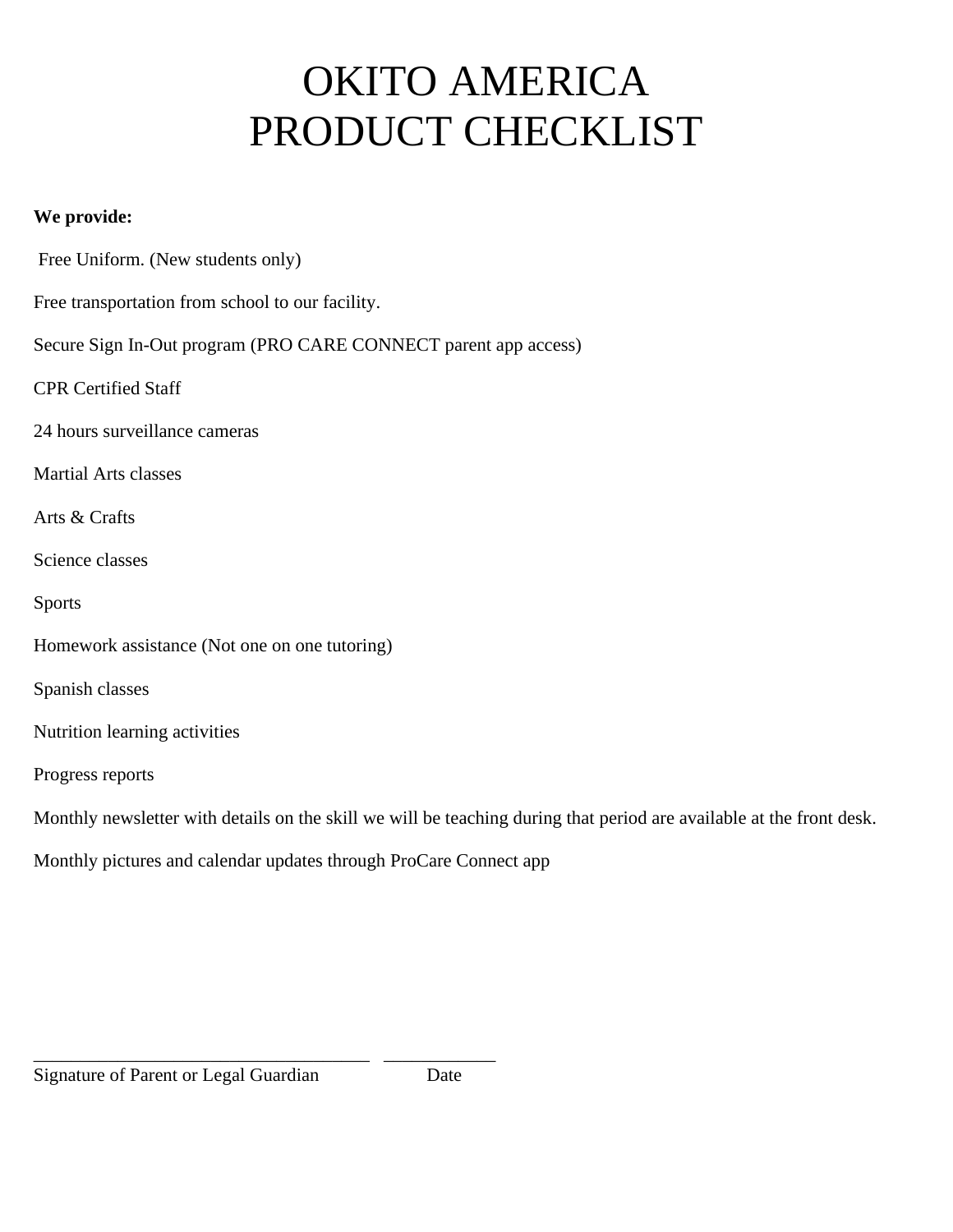## OKITO AMERICA PROGRAMS CHECKLIST

| Program      | Price | Description                                                                                                                                                                                                                | Check |
|--------------|-------|----------------------------------------------------------------------------------------------------------------------------------------------------------------------------------------------------------------------------|-------|
| Once a Week  | \$35  | After School Program<br>(This includes transportation from school<br>for ONE day of the week)                                                                                                                              |       |
| Twice a Week | \$70  | After School Program<br>$\bullet$<br>(This includes transportation from school for<br>TWO days of the week)                                                                                                                |       |
| Regular      | \$99  | After School Program<br>(This includes transportation from school<br>for THREE or more days of the week)                                                                                                                   |       |
| <b>Basic</b> | \$114 | After School Program<br>2 snacks per day<br>-Healthy snacks options available (see below)                                                                                                                                  |       |
| Premium      | \$119 | After School Program<br>$\bullet$<br>2 snacks per day<br>Uniform cleaning service                                                                                                                                          |       |
| Gold         | \$159 | After School Program<br>2 snacks per day<br>Uniform cleaning service<br>1 Transportation (circle)<br>Morning OR<br>Afternoon                                                                                               |       |
| Platinum     | \$199 | After School Program<br>$\bullet$<br>2 snacks per day<br>Uniform cleaning service<br>Morning service transportation<br>Afternoons drop off service (circle)<br>$4:00 \text{ pm}$<br>$5:00 \text{ pm}$<br>$6:00 \text{ pm}$ |       |

• Healthy Snacks Options (Fruits, grains bars, rice crisps, popcorn, etc) added to your selected Program: \$10 Additional/week

• Only ONE transportation service adds on to selected program: Morning OR Afternoon \$40 /week

\_\_\_\_\_\_\_\_\_\_\_\_\_\_\_\_\_\_\_\_\_\_\_\_\_\_\_\_\_\_\_\_\_\_\_\_ \_\_\_\_\_\_\_\_\_\_\_\_